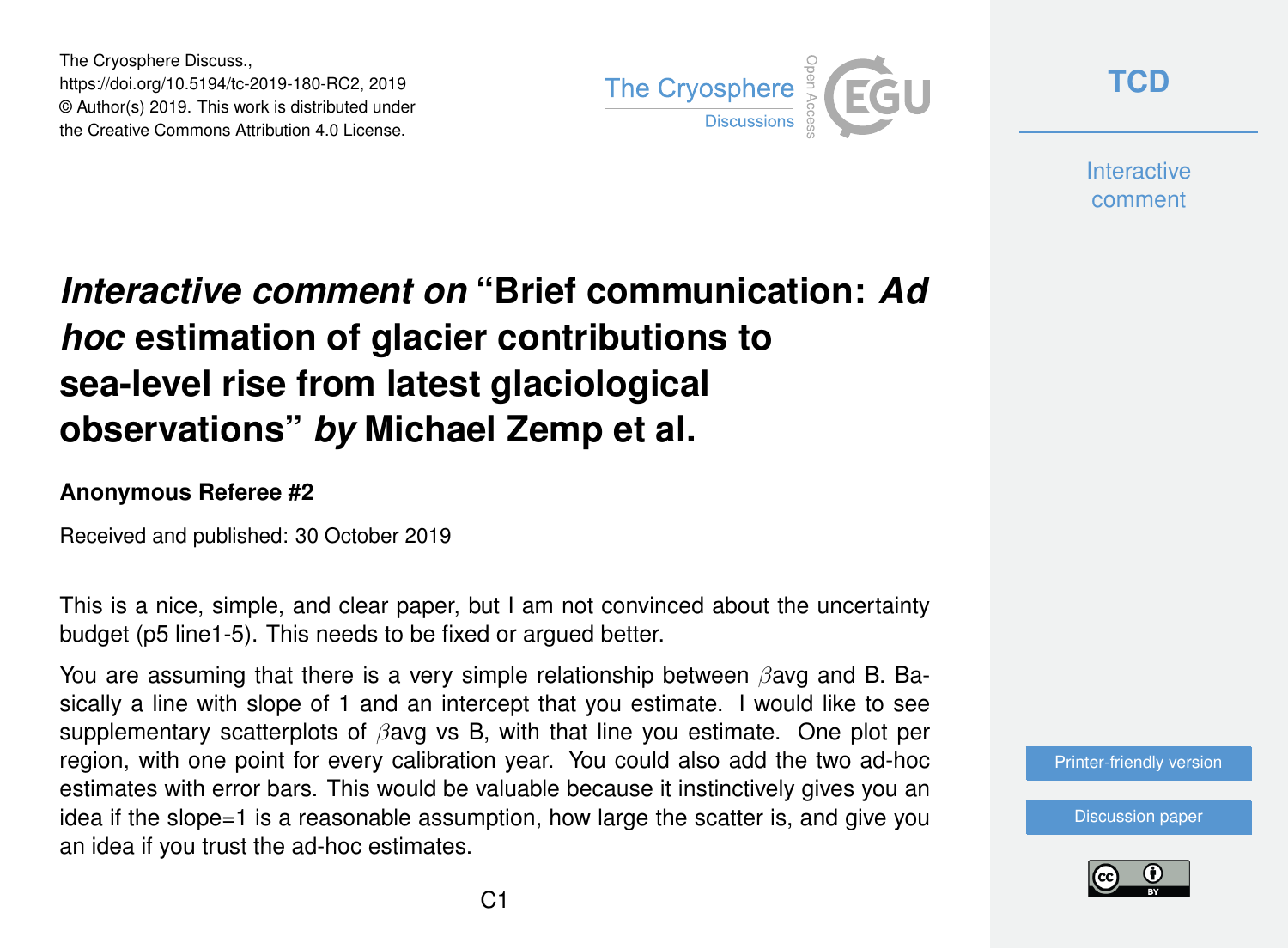- paper structure, abstract, and conclusion: good.

Minor comments:

The equations are so simple that they are almost unnecessary. I would rather have an illustrative visualization explaining the method (one of the scatter plots).

p1 line 16: Why not the estimates to the abstract.

p3 line 30: Here you essentially assume that the arithmetic average of all the  $\beta$ 's is representative of the glaciers throughout the region. However, I imagine that  $\beta$  will correlate with e.g. glacier size, and that the sample is not representative in terms of size (and other characteristics). I don't expect this to introduce a major bias, but the possibility should probably be considered when estimating the errors. I propose that you explicitly mention the assumptions at this point.

equation 2 and 3 (and...): It is good to be clear, but many of these equations are perhaps a bit over-verbose. These two eqns. basically just define what a mean value is.

p4 line 10: Is it a stable glacier sample? What do you mean by stable?

p4 lines 15-20 and equation 6: I assume that the 1/1000 is a unit conversion. Please remove this. The method is independent of units and we trust you to do the conversions correctly when you report the results.

p4 equation 7: Please remove the 10ˆ6 unit-conversion multiplier.

p4 line 25: This is on the other hand important to specify.

p4 line 27: There is only one region with n.a. in table 1 — Please specify which region at this point.

p5 line 1-5: This method seems rather arbitrary. Is it really mathematically justified? E.g. this method has no consideration of how representative the sample is. Consider **Interactive** comment

[Printer-friendly version](https://www.the-cryosphere-discuss.net/tc-2019-180/tc-2019-180-RC2-print.pdf)

[Discussion paper](https://www.the-cryosphere-discuss.net/tc-2019-180)